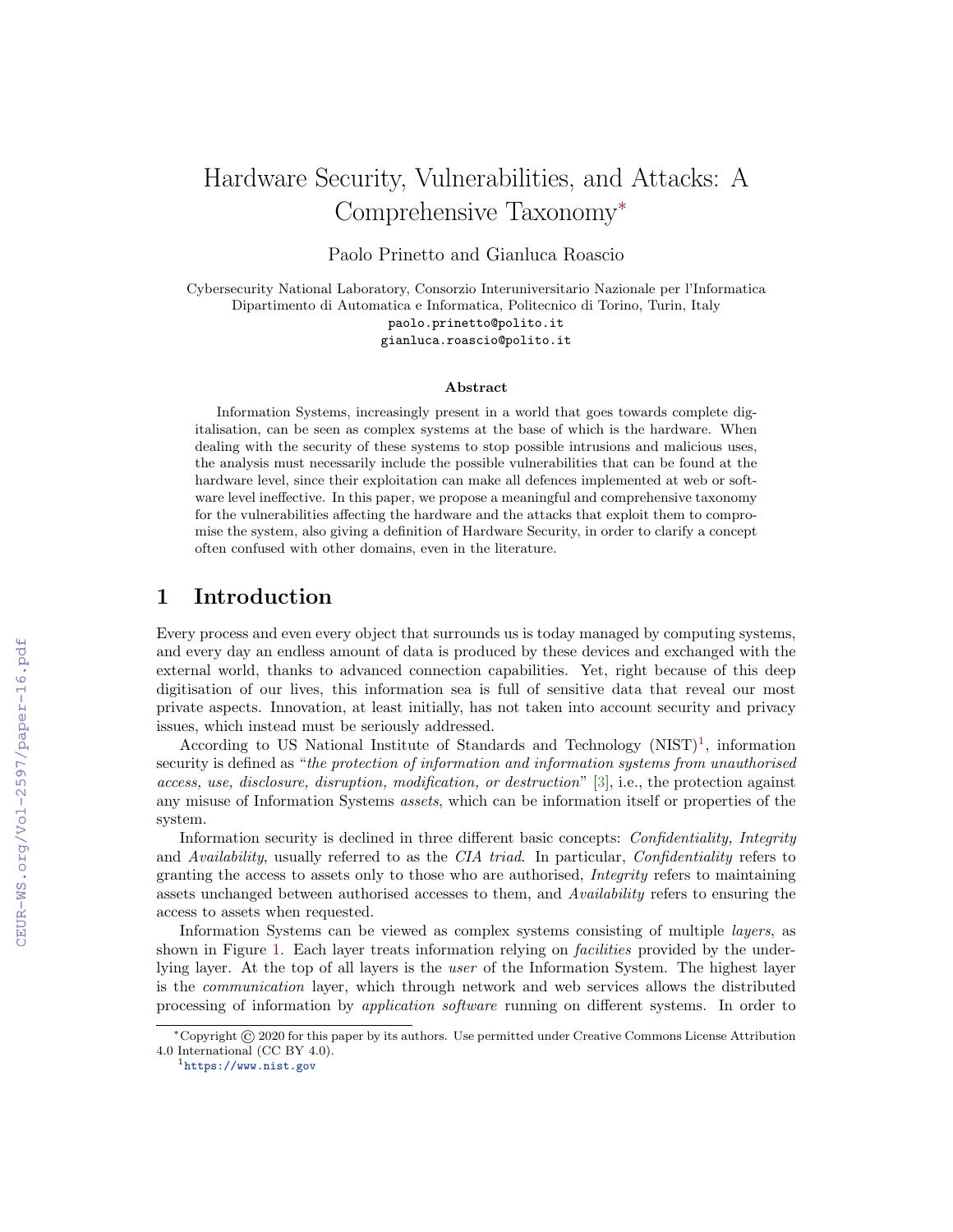work, the applications need services provided by the *system software* (typically the Operating System), which in turn is the last virtualisation layer on top of the *hardware*. "Hardware" is a vague concept, being it often given different interpretations and meanings, as a consequence of the peculiar points of view of different stakeholders, including end-users, providers, OEMs, manufacturers, designers, etc. In the sequel, the term hardware is used to collectively refer to the whole set of electronic devices used to set-up an Information System, Information Technology (IT) or Operational Technology (OT) indifferently, regardless its complexity, its field of application, and the functionality/role of the devices within it.



<span id="page-1-1"></span>Figure 1: Layerized view of a computing system.

From the security point of view, any component of any Information System layer may have weaknesses that can generate *vulnerabilities*. The MITRE Corporation<sup>[2](#page-1-0)</sup> defines a vulnerability as a weakness present inside a component of an information system that, "when exploited, results in a negative impact to Confidentiality, Integrity, OR Availability" [\[2\]](#page-9-0). Anything that endangers at least one of the three aspects of the CIA triad makes the system vulnerable, i.e., not completely secure.

When a component of one of the layers is compromised by an attack, either the lower layer provides protection, and thus the intrusion is stopped, or it is compromised as well, and the attacker can use it maliciously. It is therefore clear that the base of the layer stack, the hardware, plays a primary role in Information System security: it represents, by construction, the last line of defense against intrusions [\[7,](#page-10-0) Section 4.1]. Directly or indirectly being the base all the other layers rely on, if attacked, it may render useless all the defences implemented in the upper layers.

The presence of hardware vulnerabilities has thus an obvious impact on the Information System security, but this is not the only role that hardware plays in its security. We can, in fact, identify three different areas to consider, as shown in Figure [2:](#page-2-0) *Hardware Security*, Hardware-based Security, and Hardware Trust.

Hardware Security refers to all the actions needed to (i) identify hardware vulnerabilities, (ii) analyse their effects, (iii) prevent their exploitations by mitigating, reducing, and (ideally) making null the risks induced by their presence, (iv) develop and implement protections and remediation solutions, and (v) possibly avoid them by proper remediations during

<span id="page-1-0"></span><sup>2</sup><https://cve.mitre.org/>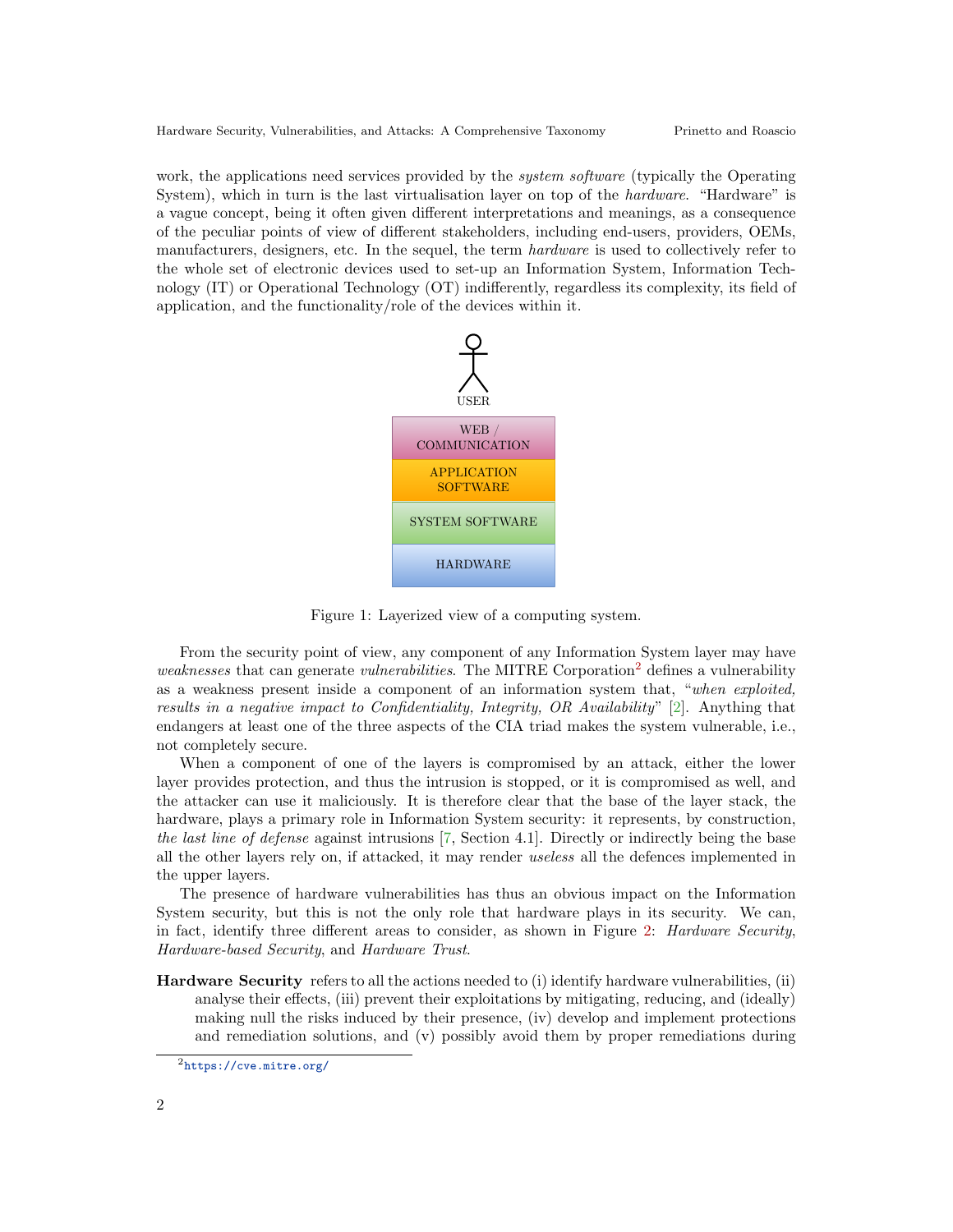the design and production phases (Security-by-Design). Note that this definition is in no way constrained on where or when what described above can be done. For example, the fact that the vulnerabilities be located in the hardware and that the hardware attacks try to open breaches through them to compromise the security of the system, does not necessarily mean that the defences against them must be implemented at the hardware level. This would be extremely limiting, since most vulnerabilities are discovered once the hardware is already operating in the field, without the possibility of being patched, as it can mostly be done for software. Therefore, any technique aimed at counter hardware attacks falls under the definition of Hardware Security, even if mitigations are applied at the upper layers.

- Hardware-based Security refers to all the solutions aimed at resorting to hardware to protect the system from attacks that exploit vulnerabilities present in other components of the system.
- Hardware Trust refers to minimising the risks introduced by hardware counterfeiting, thus guaranteeing the other components of the system about the authenticity of the used hardware devices.



<span id="page-2-0"></span>Figure 2: The role of Hardware in Information System security.

In the sequel of this paper, we shall zoom on Hardware Security, only, presenting a taxonomy of both vulnerabilities affecting the hardware and of the attacks targeting it. Section [2](#page-2-1) contextualises the paper and shows some previous attempts to systematise the topic; then, Section [3](#page-4-0) classifies hardware vulnerabilities, Section [4](#page-5-0) presents hardware attacks and, eventually, Section [5](#page-9-1) concludes the paper.

# <span id="page-2-1"></span>2 State of the Art

Since Information Systems began to spread and evolve, the topic of security has always been mainly addressed in relation to the protection from intrusions made possible by their web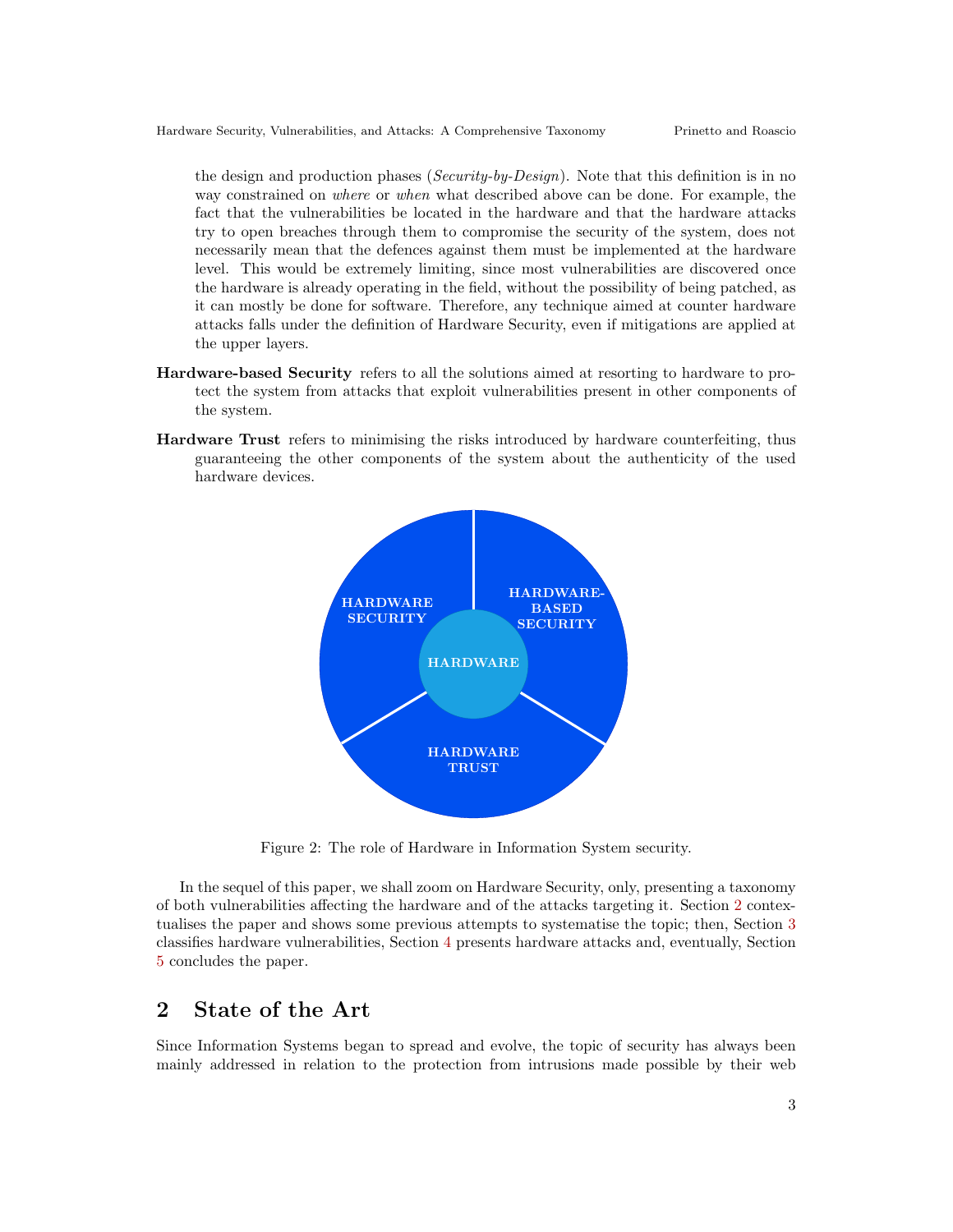connections, i.e., in an environment potentially open to anyone. It is therefore a fact that networks and software have received the most of the attention, while hardware has traditionally been considered as secure and inviolable. On the other hand, the role of hardware components in safety and in safety-critical applications have been deeply investigated [\[13\]](#page-10-1): it was commonly believed that hardware could at most fail, but not be attacked.

At the end of the last century, smart cards were already diffused. Based on chips specialized in security and authentication applications, these devices were considered impossible to crack if not with very advanced means, out of the possibility of common hackers. But starting from 1996, this thesis started to be dismantled through demonstrations, for the first time, of fault injection attacks or microprobing experiments carried out with common equipment against these chips [\[5\]](#page-10-2) [\[6\]](#page-10-3), and the problem began to be slowly acknowledged.

In the same years or a little later, important authors such as Kocher [\[33\]](#page-11-0) [\[32\]](#page-11-1) and others [\[41\]](#page-11-2) [\[39\]](#page-11-3) began to raise the problem of extrapolating information from secure devices such as smart cards simply by listening to the surrounding environment, e.g., by measuring the time taken, the energy consumed, the radiation emitted. Cryptographic algorithms, considered practically impossible to break mathematically, are instead vulnerable in their physical implementations. This was how the so-called *side-channel attacks* started to be known.

At the beginning of the century, the vertical integration model in the hardware supply chain was abandoned in favor of the *horizontal* one: instead of taking care of all stages of production, from specifications to final manufacture, companies started to outsource manufacturing to thirdparty companies, to which the layout of their devices is delivered. Therefore, the community started to reason about the possible risks of counterfeiting and piracy deriving from this, with a first article in 2001 by Koushanfar et al. [\[35\]](#page-11-4). The issue was even raised years later by the United States Congress [\[1\]](#page-9-2). Thus, a whole literature has been produced on the so-called hardware metering [\[34\]](#page-11-5) and its implementation methods, including Physical Unconable Functions (PUFs) [\[40\]](#page-11-6) or circuit obfuscation [\[42\]](#page-11-7). Similarly, a manufacturing process that includes untrusted actors started to raise doubts about the possibility of inclusion of hardware Trojan horses [\[55\]](#page-12-0), i.e., Trojans inserted directly into the circuit, to be activated once the device is put into operation.

The concept of security related to hardware is therefore a young concept, and it may seem in itself a spurious union of techniques for protecting sometimes the originality and the integrity of the hardware design, sometimes the information itself treated by the hardware. Only in more recent years, some authors have tried to tidy up by proposing examples of taxonomies, among which we report here the most significant according to our opinion.

In a paper of 2014, Rostami et al. [\[45\]](#page-12-1) distinguish, within the sphere of Hardware Security, 5 major issues: Hardware Trojans, Reverse Engineering of the design, Intellectual-Property Piracy, Side-Channel Attacks and Hardware Counterfeiting. It is a classification that confuses vulnerabilities, types of attacks and purposes of attacks, since, for example, many reverseengineering attacks are certainly performed to steal the intellectual property of a circuit, while Trojans are to be considered rather as vulnerabilities, triggered later by an attack, but they are not properly an attack category.

In the same year, Hamdioui et al. [\[25\]](#page-11-8) tried to classify attacks in *attacks to data* (e.g., Sidechannel attacks), attacks to design (e.g., reverse-engineering attacks) and attacks to functionality, with three modes in the context of attacks to data: invasive, non-invasive, or semi-invasive with respect to the physical device itself, a very important concept that will be discussed later in the paper.

In their handbook published in 2018 [\[10\]](#page-10-4), Bhunia and Tehranipoor well explain problems related to security of hardware components with many practical examples, without much refining the taxonomy of Rostami's 2014 article, but adding a fundamental distinction of the overall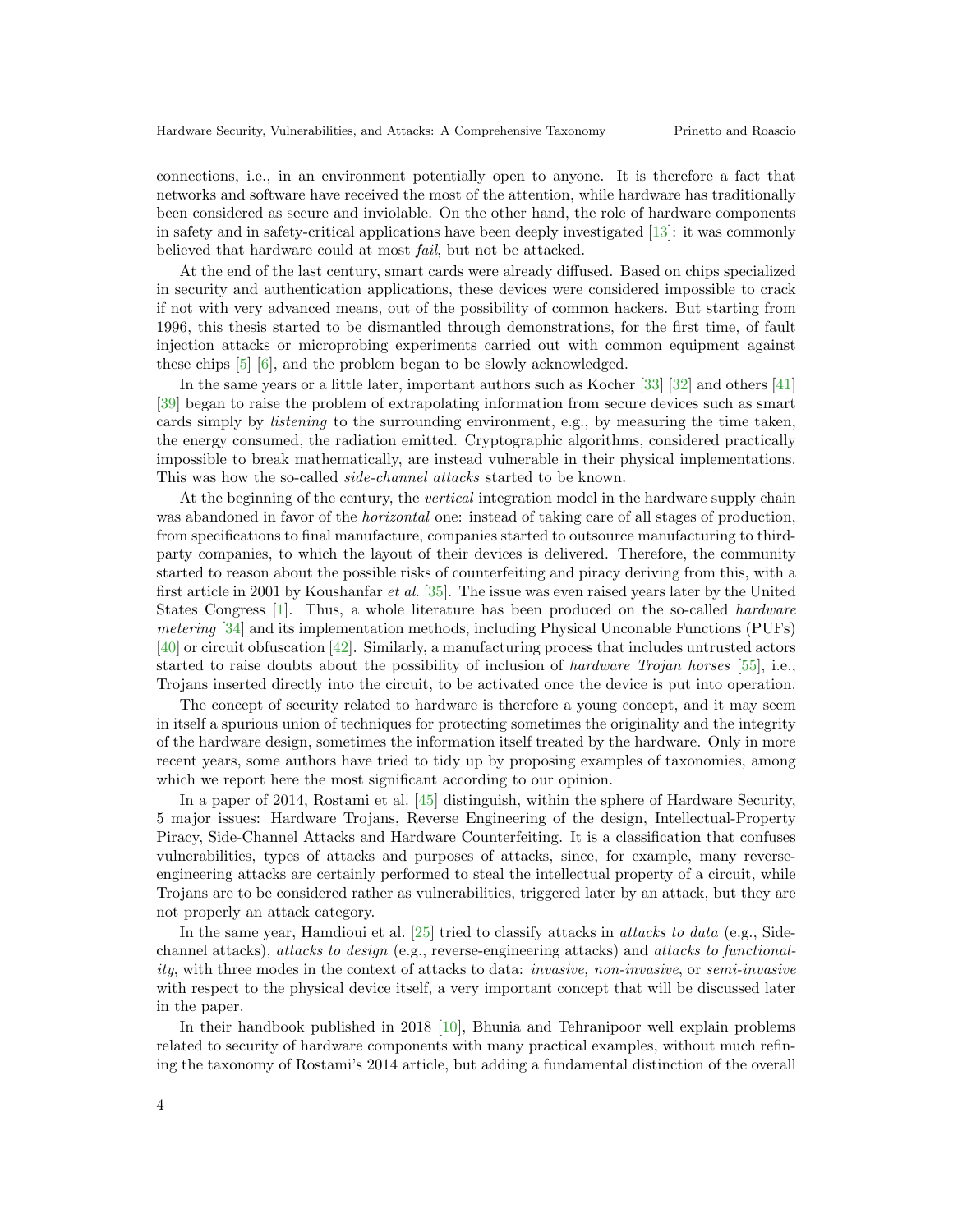problem in two wide families: (i) attacks targeting hardware with their countermeasures, and (ii) attacks targeting the system with their hardware-based countermeasures, i.e., what we have respectively called Hardware Security and Hardware-based Security in the previous Section.

# <span id="page-4-0"></span>3 Hardware Vulnerabilities Taxonomy

The proposed taxonomy of hardware vulnerabilities is shown in Figure [3.](#page-4-1) Vulnerabilities are first clustered according to their **nature** and their **domain**, in turns into different criteria.



<span id="page-4-1"></span>Figure 3: Hardware vulnerabilities taxonomy.

The nature may be *intentional* or *unintentional*, i.e., the vulnerability may be introduced into the device voluntarily or not during its design and production phases. Unintentional vulnerabilities are further split into bugs and flaws.

A bug is an inconsistency between a specification and its actual implementation, introduced by a mistake during a specific design phase which is not detected during the subsequent V&V (Validation and Verification) phase.

A flaw is, instead, a non-primary feature that does not constitute an inconsistency w.r.t. the specs, and that is the result of a misconception of the designer who did not take into consideration its potential dangerousness. A flaw differs from a bug, being not colliding with any specification. As an example, in the design of modern microprocessors, the need to optimize performance through speculative execution and aggressive caching caused flaws such as the famous Meltdown [\[37\]](#page-11-9) and Spectre [\[31\]](#page-11-10): such vulnerabilities were not born by a mistake made by the designer, but unintentionally introduced during the optimisation phase, without taking into account the risks that those race conditions could have led to.

A vulnerability inserted intentionally inside a hardware device can be referred to as a backdoor, as the person who inserts them wants to guarantee her/himself (or someone else) the possibility of a later access or misuse that is outside the set of intended use-cases. Note that the presence of a backdoor exposes the hardware component to threats independently of the fact it was inserted maliciously or not. From the one hand, an example of malicious backdoor is a *Hardware Trojan* [\[55\]](#page-12-0), i.e., a rogue piece of circuitry inserted at a given point of the design and production phases, which can carry out unauthorised actions when its "triggering" conditions are satisfied. As already said, with the globalization of Integrated-Circuit (IC) design and manufacturing, the outsourcing of production task has become a common way to lower the product's cost. Embedded hardware devices are not always produced by the companies that design and sell them, nor in the same country where they will be used. A malicious intruder with access to the manufacturing process can introduce some changes to the final product. A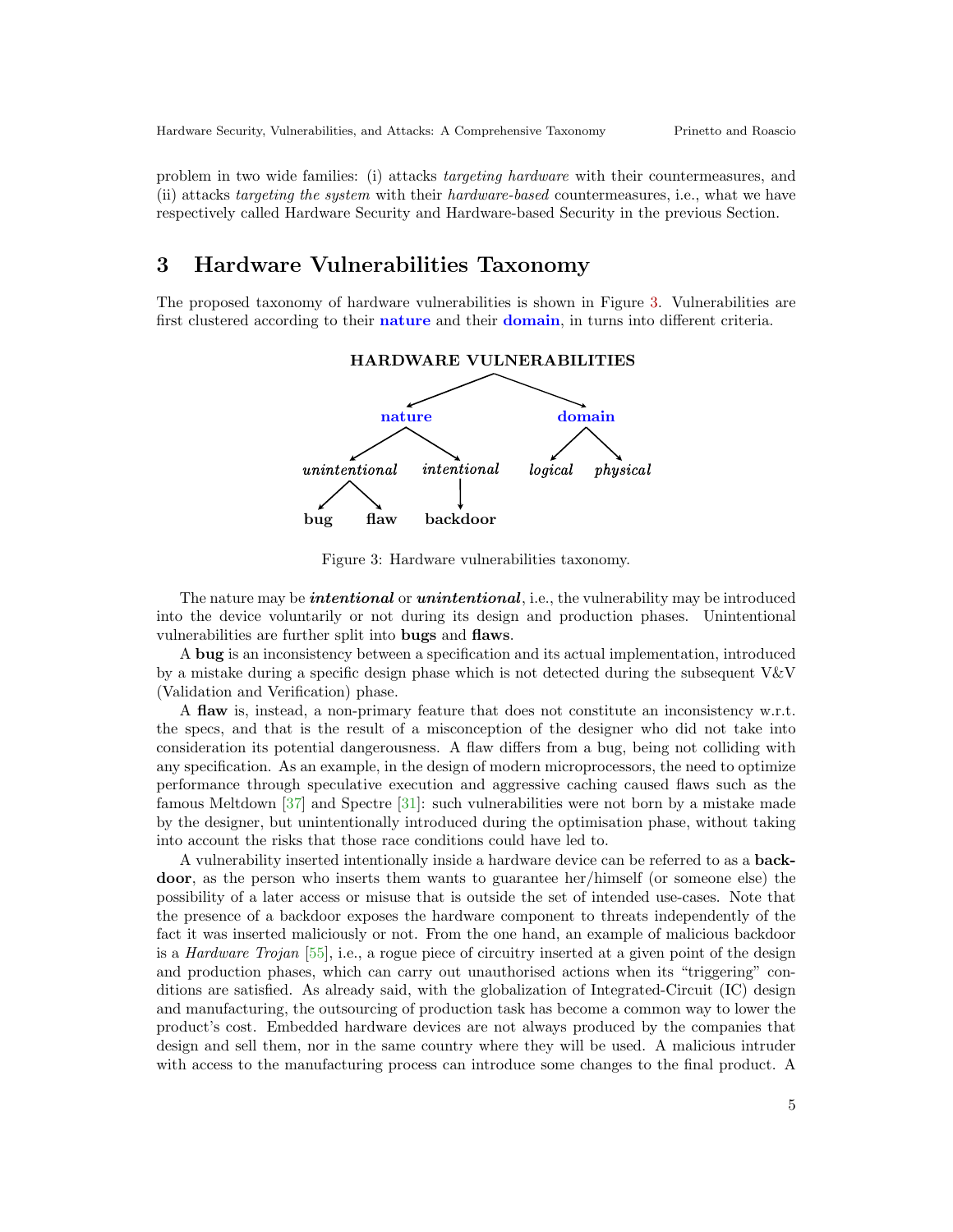Hardware Trojan is characterized by a payload, i.e. the entire activity that the Trojan executes when it is activated, and by a trigger which is the condition verified in the state of the circuit that activates the payload. In general, malicious Trojans try to bypass or disable the security fence of a system, they can leak confidential information by radio emission or by other side-channel signal. A Trojan can also be used to disable, derange or destroy the entire chip or components of it. A Trojan can be introduced during any production step (design, fabrication, test, assembly) and at any level (register-transfer level, gate level, transistor level and even physical level).

From the other hand, an example of non-malicious backdoors is provided by the undocumented instructions of some processors belonging to x86 family, such as the one presented in  $[15]$ : the undocumented opcode **ALTINST** ( $0x0F3F$ ), most likely originally introduced by the designers for debugging purposes, allows the user to switch to an alternative ISA (Instruction Set Architecture), closer to the actual inner RISC architecture, and it can be used maliciously to mount a privilege escalation attack.

Orthogonally to its nature, a hardware vulnerability belongs to a domain, either logical or physical. A hardware vulnerability is logical when it has been introduced during the early design phases of the device, whereas it is physical when it is related to vulnerabilities introduced during the latest technology-mapping steps of the design process.

A typical example is here provided by the fact that a series of consecutive write operations into a DRAM memory cell (row hammering) can induce adjacent cells to flip their content, due to an electric leakage effects [\[30\]](#page-11-11). Such a vulnerability is in fact intrinsic to the technology adopted for implementing the memory, even if an accurate analysis of the well known linked dynamic faults in DRAM [\[4\]](#page-10-6) [\[14\]](#page-10-7) could suggest proper remediation at the design time.

# <span id="page-5-0"></span>4 Hardware Attacks Taxonomy

For the very meaning of the term, a vulnerability is not such if it cannot be *exploited*, because it would not expose the system to any risk, so it would not constitute any weakness. The exploit is the mean or method of taking advantage of a vulnerability for malicious purposes. Therefore, a hardware attack can be defined as the act of taking advantage of a hardware vulnerability.

It is important to clearly point out that an attack always happens just when the hardware affected by a vulnerability is operating in the field: modifying a design to introduce a backdoor is a vulnerability insertion, while exploiting it is an attack.

Moreover, if the presence of a vulnerability jeopardises Confidentiality, Integrity or Availability (Section [3\)](#page-4-0), and if the vulnerability is such only if it is exploitable, then an attack, using an exploit, is by definition an action that puts at risk the Confidentiality, the Integrity or the Availability of an asset, and therefore everything that does not impact on any of these three properties is outside the definition of attack.

The taxonomy for hardware attacks is summarised in Figure [4.](#page-6-0)

A hardware attack is first classified by the goal for which it is launched. The goal is the malicious action that the attacker wants to take against an asset of the attacked hardware, defined as a **target**. The target can be the *information* that the hardware is treating, but also a **property** of the hardware itself, either functional or non-functional  $[26]$ . One can launch an attack to:

steal a target (e.g., a cryptographic key, a secret password, an intellectual property, a resource, etc.); referring to the CIA triad, stealing is an action carried out in violation of Confidentiality, since the attacker takes possession of an asset of which she/he does not own the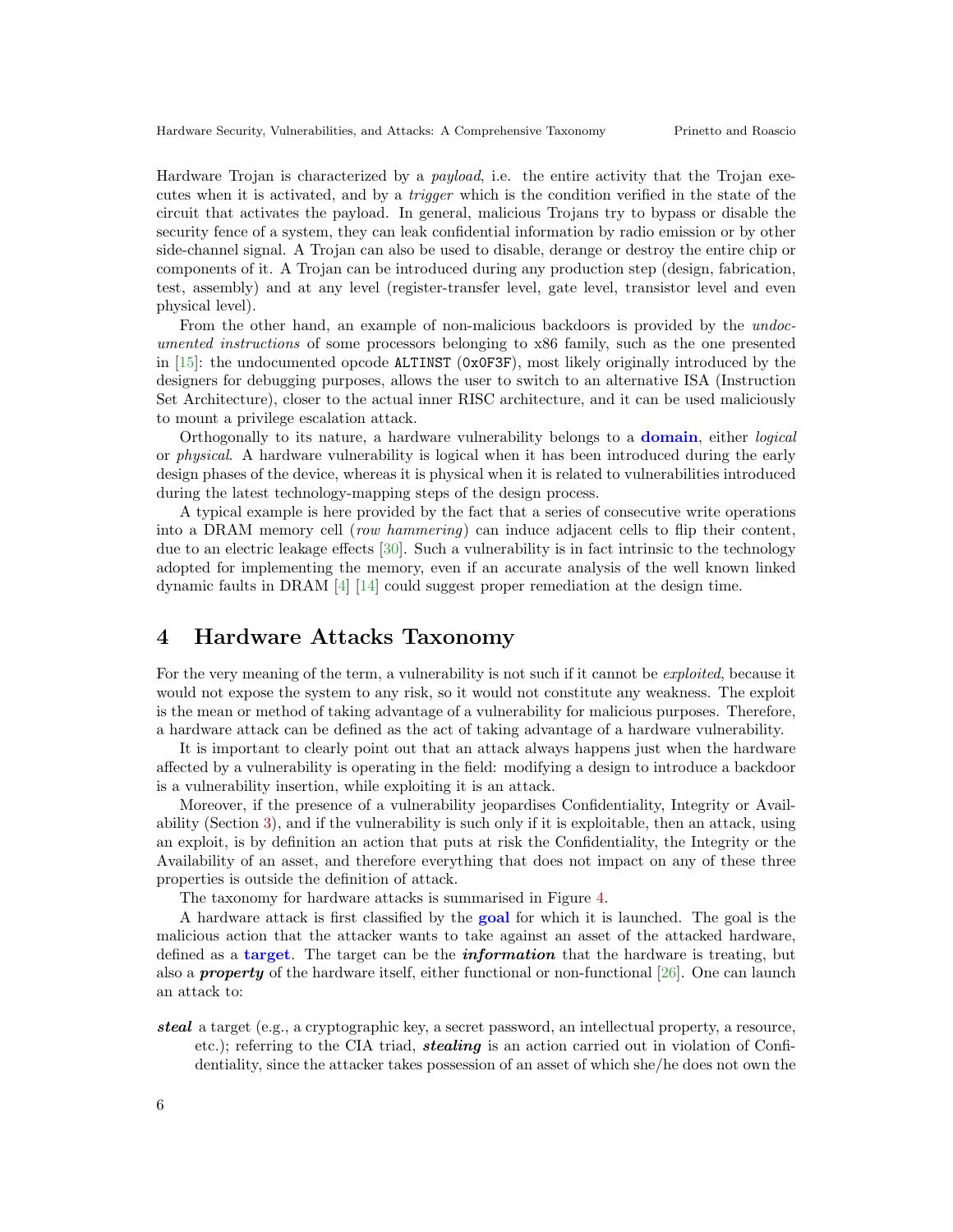



<span id="page-6-0"></span>Figure 4: Hardware attacks taxonomy.

rights of access or use. It worths pointing out that the so called intellectual property (IP) theft is to be considered as a case of IP-piracy attack, and related solutions are demanded to Hardware Security. Intellectual property is in fact a full-fledged target according to the definition given in Section [4,](#page-5-0) and therefore it should be protected exactly as any other hardware asset;

- *corrupt* a target (e.g., a memory word, a permission file, a functionality to make it folded to one's advantage, etc.); *corrupting* is an action carried out in violation of Integrity, since the attacker modifies an asset without being authorised to do it;
- *inhibit* a target (e.g., a service, a set of critical data, a defense mechanism, etc.); *inhibiting* is an action carried out in violation of Availability, since the attacker prevents an asset from being properly accessed or used by those who hold rights to do that.

As well as vulnerabilities, hardware attacks always have a domain in which they are implemented. An attack belongs to the logical domain if it is implemented starting from upper layers with respect to hardware (Figure [1\)](#page-1-1), i.e., when a hardware vulnerability, logical or physical, is exploited through actions not directly on the hardware itself, but on the software levels running on top of it. This domain includes, for example, privilege escalation attacks exploiting the row-hammer vulnerability  $[49]$  [\[56\]](#page-12-3), or those that exploit vulnerabilities in processor microarchitecture such as Meltdown [\[37\]](#page-11-9), Spectre [\[31\]](#page-11-10) or others [\[20\]](#page-10-8) [\[12\]](#page-10-9) [\[47\]](#page-12-4) [\[28\]](#page-11-13), and also cache-based attacks [\[58\]](#page-12-5) [\[48\]](#page-12-6).

An attack belongs instead to the *physical* domain if it is implemented through actions directly performed on the attacked hardware device.

Finally, a hardware attack is qualified depending on the modality in which it is carried out. The attack is *invasive* when the actions taken against the attacked hardware includes physical intrusions such as desoldering, depackaging, disconnection of its internal components. Attacks having this modality are, for example:

• Microprobing Attacks: A microprobing attack tries to extract information by measuring electrical quantities directly on the silicon die of the target device, once obtained physical access to it. The die exposition is usually achieved by removing the plastic packages via chemical etching and/or by mechanical approaches. When possible, attackers study the netlist of the target before the attack, so with little reverse engineering they are able to find matches with the layout in order to locate connection carrying sensible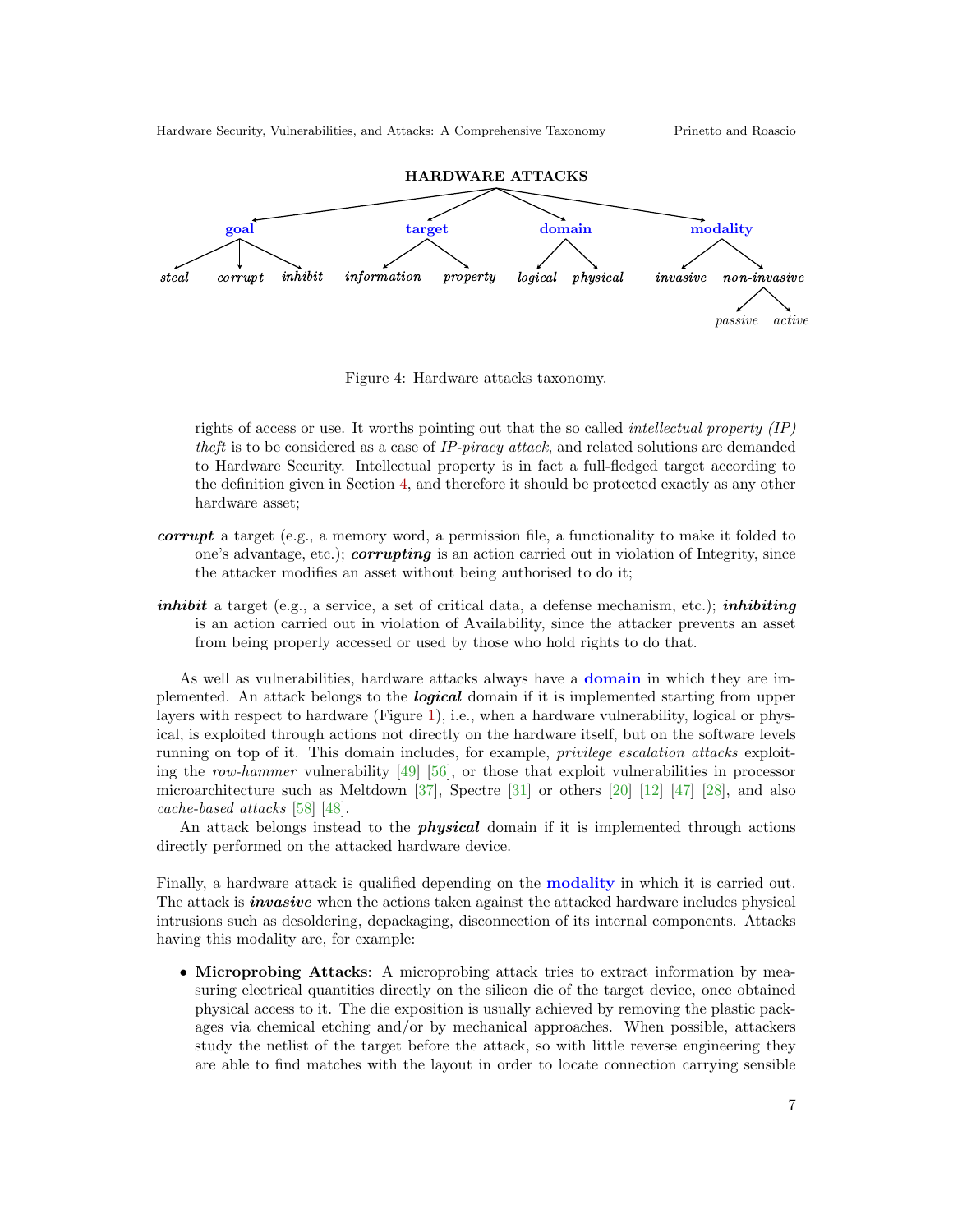data. At this point, thank to advanced equipment as Focused Ion Beam (FIB) generators, they can obstruct wires with nanometric precision, or create conductive paths that serve as electrical probe contact in a further moment. A probe equipment is then employed to read the target signals and extract information. Such sophisticated equipment seems difficult to obtain commonly, but for example a FIB generator can be rented for just a couple hundred dollars per hour, which is reasonable with respect to an information theft that could be highly rewarding [\[50\]](#page-12-7) [\[52\]](#page-12-8).

- Reverse Engineering Attacks: An attack of reverse engineering is similar to microprobing with respect to mounting phase (desoldering and decapsulation), but actually has a different scope. It in fact aims at understanding the structure of a semiconductor device and its functions, i.e., at stealing the intellectual properties of the designer. A deep knowledge and expertise on advance IC design are obviously required to succeed. All the layers formed during chip fabrication are removed one-by-one in reverse order and photographed to determine the internal structure of the chip. At the end, by processing all the acquired information, a standard netlist file can be created and used to simulate and eventually redesign the target device [\[19\]](#page-10-10).
- Data Remanence Attacks: Computers typically store secret data in DRAM, properly de-powered when the device is tampered with. It is common to think that once the power is down, the content of volatile memories is erased (this is why they are called volatile, actually). Although, it has been proved that the charge stored in a DRAM cell has a given decay rate which is not infinitive and strictly depends on temperature. At temperatures from −50◦ C down, the contents of RAMs can be "frozen" and kept for one or even more days. This is what usually happens in a cold-boot attack [\[23\]](#page-10-11) [\[22\]](#page-10-12), in which the hacker uses spray cans or liquid nitrogen on a volatile device just disconnected from the original system and gains precious time to perform a *memory dump*, i.e., a copy of the contents on a non-volatile device for subsequent analysis. Data remanence affects in a different way non-volatile types of memory such as EEPROM and Flash. Some sensible information thought to be erased can still be extracted [\[51\]](#page-12-9).

The attack is instead **non-invasive** when it can be carried out without any physical contact with the device under attack. Non-invasive attacks are further split into *passive* and *active*. Passive non-invasive attacks are carried out by analysing and measuring one (or more) physical dynamic entities of the attacked hardware. All different types of side-channel attacks [\[36\]](#page-11-14) [\[54\]](#page-12-10) belong to this category. Active non-invasive attacks require instead specific actions on the device, aimed at forcing the system into abnormal states in which the goal is easier to reach. This category includes all the different types of fault attacks [\[11\]](#page-10-13) [\[8\]](#page-10-14) and test-infrastructure-based attacks [\[57\]](#page-12-11) [\[44\]](#page-12-12).

Side-Channel Attacks. Being something with physical consistence, when it is in activity, the hardware unintentionally releases in the surrounding environment a certain number of "clues", such as spent time, spent energy, electromagnetic radiation released, noise, etc.. These clues, along with the knowledge of some details about the device structure or just about the executed algorithms, may turn out to be critical for information protection. The mostly known classes of side-channel attacks are:

• Timing Attacks: A timing side-channel attack tries to recover sensible data by measuring their computation time in a piece of hardware. In most cases, the algorithm implementation strongly depends on the actual values of its input. If an attacker knows this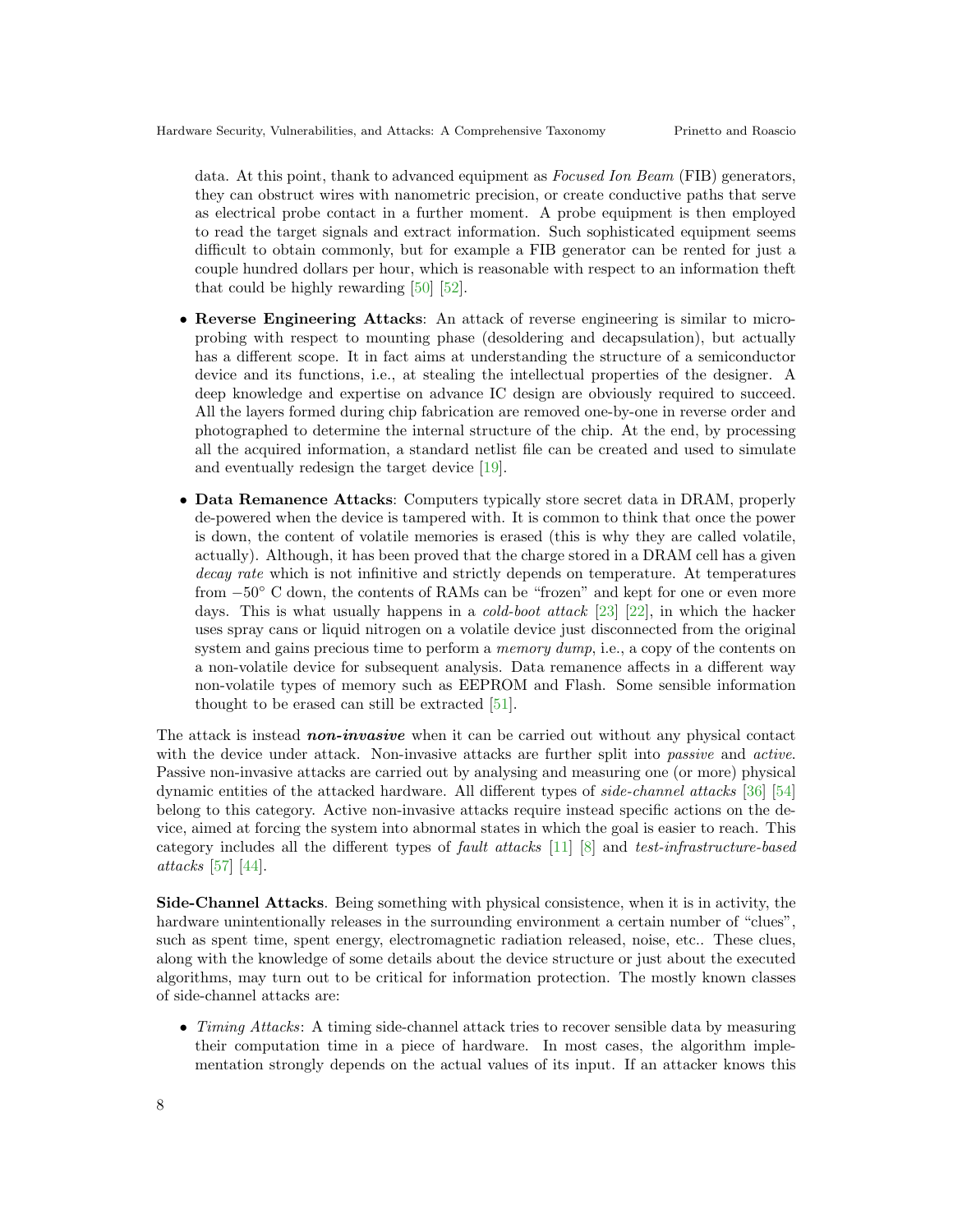correlation, he can extract, for example, the encryption key or the password that is being processed. Examples of timing attacks against hardware implementations of RSA [\[33\]](#page-11-0) or AES [\[9\]](#page-10-15) [\[29\]](#page-11-15) have been presented in literature.

- *Power Attacks*: The actual power consumption of a programmable device depends on both the executed instructions and the processed data. A power side-channel attack tries to read in reverse this process and to recover sensible data processed by measuring the variation of power consumption of the hardware device [\[32\]](#page-11-1) [\[53\]](#page-12-13).
- Electromagnetic Attacks: Whenever a current flows, an electromagnetic field is created around it. This radiation unintentionally carries information about the source, and by resorting to proper capturing devices, such as an induction coil, located in the proximity of the device, one can reconstruct the digital signal which originated it [\[59\]](#page-12-14).
- Acoustic Attacks: Acoustic cryptoanalysis exploits vibration produced by hardware components of every kind and at any level, from device to circuit level. Covert listening devices may be placed by attackers to record the sound emitted by keyboards and keypads, and then a significative amount of sensed data can be later processed by signal analysis and/or Machine Learning algorithms to associate a particular sound-wave with the pressed key [\[43\]](#page-12-15) [\[24\]](#page-11-16). Acoustic emissions in the ultrasonic band occur in circuit elements as coils and capacitors as a consequence of the current flowing through them. Voltage regulation circuits in PC motherboards are responsible for acoustic emanation which are directly correlated with CPU activity [\[21\]](#page-10-16).
- Optical Attacks: Besides draining current or emitting radiation, a transistor that switches also emits some light in the form of a few photons for a very short time. If an attacker is able to detect such an emission, he can steel sensible information from the circuit [\[17\]](#page-10-17). Alternatively, information-carrying light emissions can also be exploited when LEDs are employed as device activity indicators [\[38\]](#page-11-17).

Fault Attacks. They consist in the injection of deliberate (malicious) faults into the target device, aimed at bringing it into a set of states from which private internal information items can be fraudolently extracted. Types of fault attacks are mostly clustered according to the fault injection techniques. The most relevant are:

- Supply Attacks: If an attacker is able to tap into the power supply line of the target device and connect his power unit, he can underpower the device itself. If the power is lower, the delay of logic gates increases and in the case of critical paths it may happen that wrong values are sampled; this practically implies that one, or more, faulty bits, are injected into the system [\[16\]](#page-10-18). On the other hand, if a chip is overpowered, serious damaging actions can be carried out.
- Clock Attacks: The length of a single cycle can be shortened through forcing a premature toggling of the clock signal. In this way, registered bytes can be corrupted. To alter the length of the clock cycle, the attacker needs to get a direct control of the clock line, as it typically happens when smart cards are targeted. As an unplanned clock edge introduces a glitch in the internal signals, these attacks are also knowns as Glitch Attacks [\[18\]](#page-10-19).
- Heating Attacks: Rising the temperature in the environment in which the target device operates may be exployted to attack it. Electrons inside the transistors are excited by the surrounding heat and random currents are generated, which may lead to bit flipping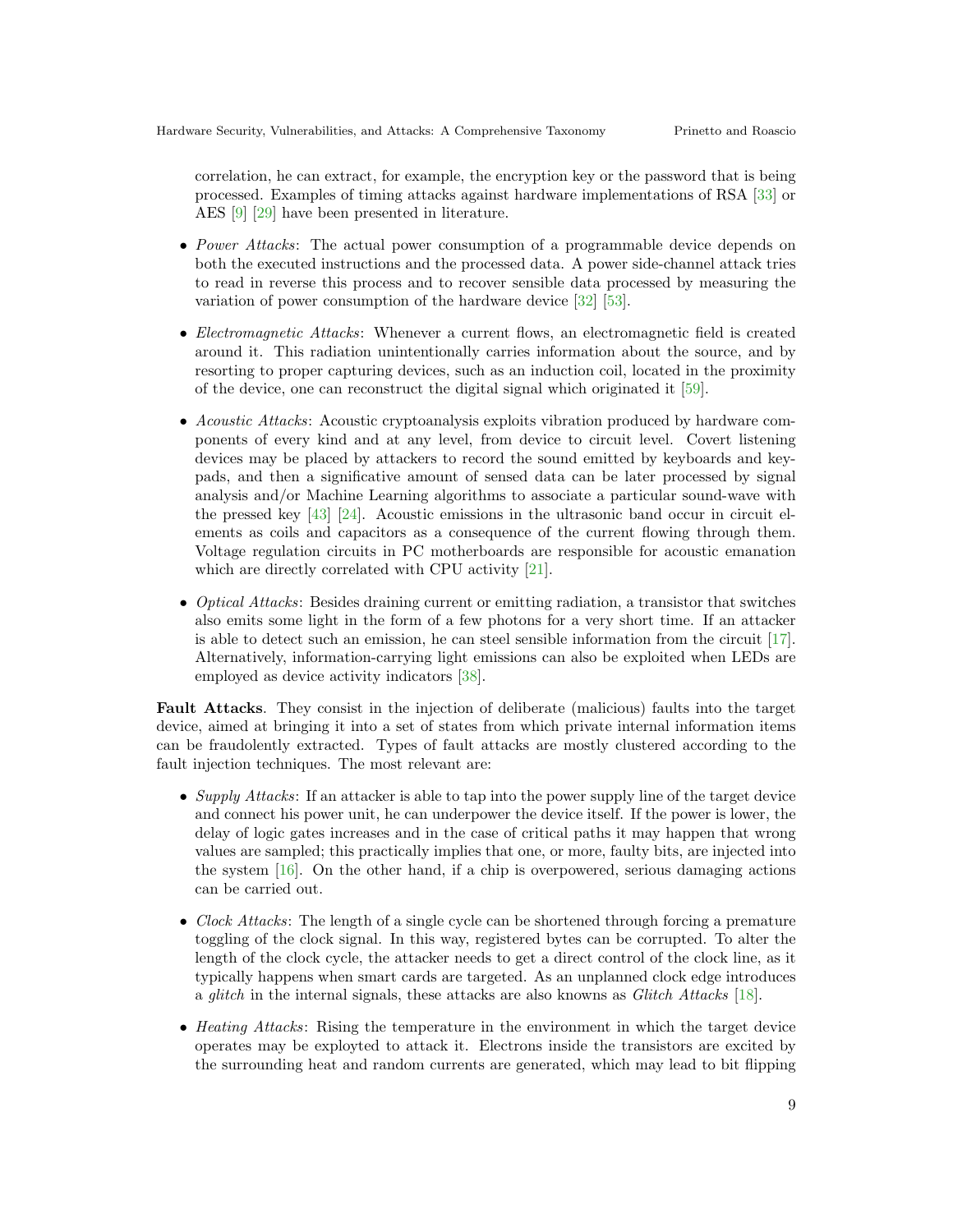(both in SRAM memory cells inside processors and in DRAM memory cells) or even to accelerated the ageing of the circuit, with the extreme consequence of its destruction when the overheating reaches a given threshold [\[27\]](#page-11-18).

• Radiation Attacks: A practical way to induce faults without having to tap into the device is to cause strong electromagnetic disturbances near it. The eddy currents induced in the circuit by strong EM pulses cause temporary alterations of the level of a signal, which may be, for example, recorded by a latch or a flip-flop. When the disturbance becomes higher and higher, components of the device may stop working or even be physically destroyed [\[46\]](#page-12-16).

Test-Infrastructure-Based Attacks. Hardware designers systematically rely on Design-for-Testability and Built-in Self Test (BIST) methodologies [\[13\]](#page-10-1) to improve testability of the target system both at the end-of-production and in-field. Some of these methodologies are so widely adopted to become standards, both de-facto and de-iure. Examples include, among the many, IEEE 1149.1 (aka Boundary Scan) and IEEE 1500. Unfortunately, these test infrastructures, mandatory for getting the desired levels of testability in terms of cost, in most cases create severe security hazards. As an example, when the pins of an 1149.1 standard interface are left outside accessible, a potential attacker can easily exploit the scan chain to get the data stored into the connected flip-flops. Once the position of the target elements (e.g., registers containing secret keys) inside the chain are known, the attack is very easily accomplished [\[57\]](#page-12-11) [\[44\]](#page-12-12).

# <span id="page-9-1"></span>5 Conclusions

In this paper, we emphasized the importance of information security aspects related to hardware, and we have tried to characterize the roles that it has in the security domain. In fact, not everything related to "hardware" and "security" can be collected into the Hardware Security field, but should instead be distinguished. First, the hardware can be seen as a component to be secured, since it may contain vulnerabilities like any other component: this is the actual domain of Hardware Security. The hardware can also be seen as a mean by which to implement the system's security (Hardware-Based Security). On the other hand, there are several issues related to the Hardware Trust, which has to do with the authenticity of hardware components and the contrast to counterfeiting.

We have then proposed a definition of hardware vulnerability and hardware attack, providing for each of these two concepts a meaningful and comprehensive taxonomy. We classified vulnerabilities depending on their domain (logical, physical) and on their nature (intentional, unintentional). We then classified attacks depending on their target (information, property), their goal to be reached on the target (steal, corrupt, inhibit), the way they are carried out (invasively, non-invasively) and the domain in which they are implemented (logical, physical).

### References

- <span id="page-9-2"></span>[1] Senate Armed Services Committee Releases Report on Counterfeit Electronic Parts. [https://www.armed-services.senate.gov/press-releases/](https://www.armed-services.senate.gov/press-releases/senate-armed-services-committee-releases-report-on-counterfeit-electronic-parts) [senate-armed-services-committee-releases-report-on-counterfeit-electronic-parts](https://www.armed-services.senate.gov/press-releases/senate-armed-services-committee-releases-report-on-counterfeit-electronic-parts), 2012. [Online; accessed 16-January-2020].
- <span id="page-9-0"></span>[2] CVE - Terminology. <https://cve.mitre.org/about/terminology.html>, 2019. [Online; accessed 26-November-2019].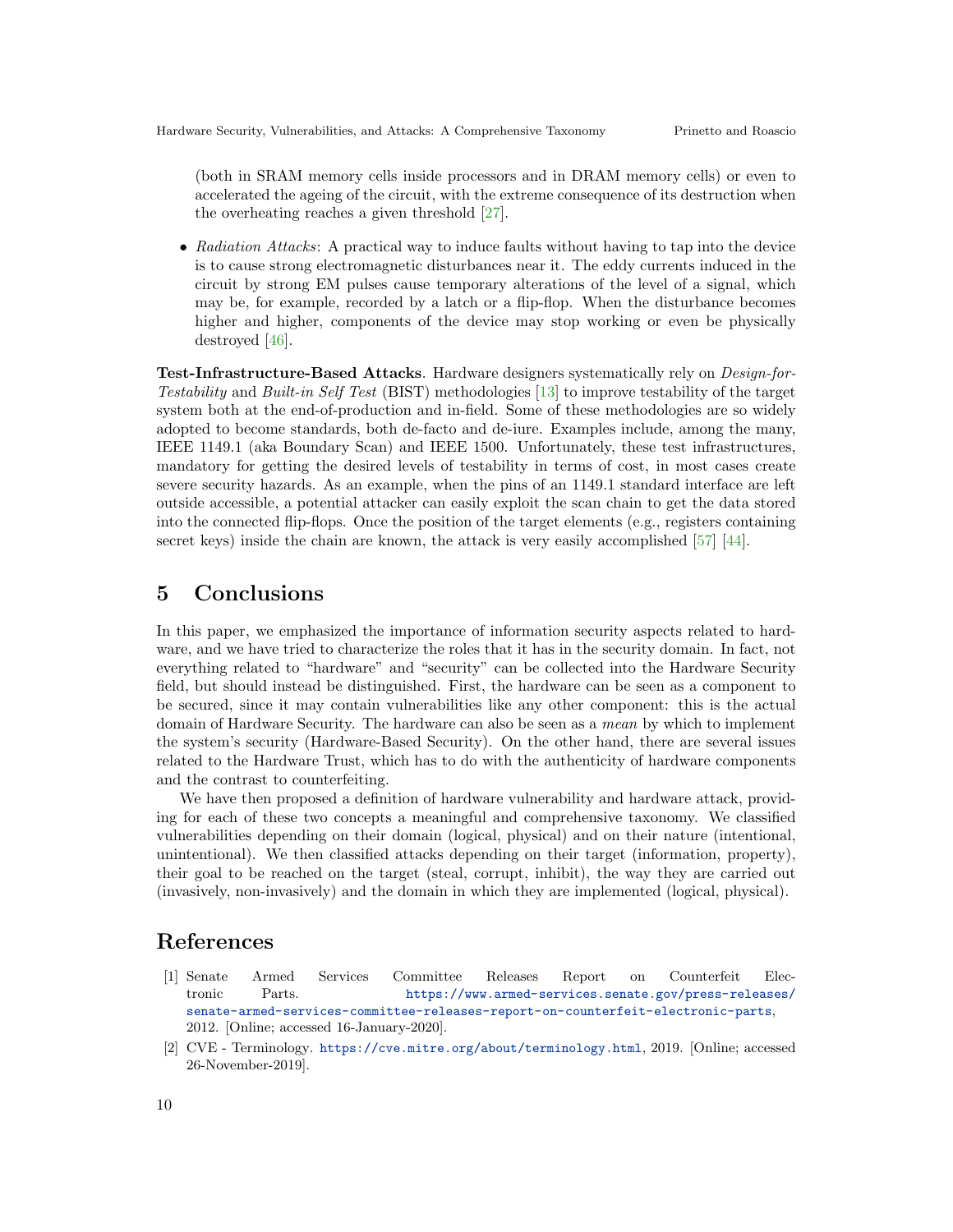Hardware Security, Vulnerabilities, and Attacks: A Comprehensive Taxonomy Prinetto and Roascio

- [3] Information Security Glossary CSRC. [https://csrc.nist.gov/glossary/term/](https://csrc.nist.gov/glossary/term/information-security) [information-security](https://csrc.nist.gov/glossary/term/information-security), 2019. [Online; accessed 25-November-2019].
- <span id="page-10-6"></span>[4] Z. Al-Ars and A. J. van de Goor. Approximating infinite dynamic behavior for dram cell defects. In Proceedings 20th IEEE VLSI Test Symposium (VTS 2002), pages 401–406, April 2002.
- <span id="page-10-2"></span>[5] R. Anderson and M. Kuhn. Tamper resistance-a cautionary note. In Proceedings of the second Usenix workshop on electronic commerce, volume 2, pages 1–11, 1996.
- <span id="page-10-3"></span>[6] R. Anderson and M. Kuhn. Low cost attacks on tamper resistant devices. In B. Christianson, B. Crispo, M. Lomas, and M. Roe, editors, *Security Protocols*, pages 125–136, Berlin, Heidelberg, 1998. Springer Berlin Heidelberg.
- <span id="page-10-0"></span>[7] R. Baldoni, R. De Nicola, and P. Prinetto. Il Futuro della Cybersecurity in Italia: Ambiti Progettuali Strategici. Consorzio Interuniversitario Nazionale per l'Informatica - CINI, 2018. ISBN: 9788894137330.
- <span id="page-10-14"></span>[8] A. Barenghi, L. Breveglieri, I. Koren, and D. Naccache. Fault injection attacks on cryptographic devices: Theory, practice, and countermeasures. Proceedings of the IEEE, 100(11):3056–3076, Nov 2012.
- <span id="page-10-15"></span>[9] D. J. Bernstein. Cache-timing attacks on AES. 2005.
- <span id="page-10-4"></span>[10] S. Bhunia and M. Tehranipoor. Hardware Security: A Hands-on Learning Approach. Morgan Kaufmann, 2018.
- <span id="page-10-13"></span>[11] E. Biham and A. Shamir. Differential fault analysis of secret key cryptosystems. In Annual international cryptology conference, pages 513–525. Springer, 1997.
- <span id="page-10-9"></span>[12] J. Van Bulck, M. Minkin, O. Weisse, D. Genkin, B. Kasikci, F. Piessens, M. Silberstein, T. F. Wenisch, Y. Yarom, and R. Strackx. Foreshadow: Extracting the keys to the intel sgx kingdom with transient out-of-order execution. In 27th USENIX Security Symposium USENIX Security 18), pages 991–1008, 2018.
- <span id="page-10-1"></span>[13] M. Bushnell and V. Agrawal. Essentials of electronic testing for digital, memory and mixed-signal VLSI circuits, volume 17. Springer Science & Business Media, 2004.
- <span id="page-10-7"></span>[14] S. Di Carlo and P. Prinetto. Models in memory testing. In Models in Hardware Testing, pages 157–185. Springer, 2010.
- <span id="page-10-5"></span>[15] C. Domas. Hardware backdoors in x86 cpus, 2018.
- <span id="page-10-18"></span>[16] P. Dusart, G. Letourneux, and O. Vivolo. Differential fault analysis on AES. In International Conference on Applied Cryptography and Network Security, pages 293–306. Springer, 2003.
- <span id="page-10-17"></span>[17] J. Ferrigno and M. Hlavac. When aes blinks: introducing optical side channel. IET Information Security, 2(3):94–98, Sep. 2008.
- <span id="page-10-19"></span>[18] T. Fukunaga and J. Takahashi. Practical fault attack on a cryptographic lsi with iso/iec 18033-3 block ciphers. In 2009 Workshop on Fault Diagnosis and Tolerance in Cryptography (FDTC), pages 84–92, Sep. 2009.
- <span id="page-10-10"></span>[19] M. Fyrbiak, S. Strau, C. Kison, S. Wallat, M. Elson, N. Rummel, and C. Paar. Hardware reverse engineering: Overview and open challenges. In 2017 IEEE 2nd International Verification and Security Workshop (IVSW), pages 88–94, July 2017.
- <span id="page-10-8"></span>[20] Q. Ge, Y. Yarom, D. Cock, and G. Heiser. A survey of microarchitectural timing attacks and countermeasures on contemporary hardware. Journal of Cryptographic Engineering,  $8(1):1-27$ , 2018.
- <span id="page-10-16"></span>[21] D. Genkin, A. Shamir, and E. Tromer. RSA key extraction via low-bandwidth acoustic cryptanalysis. In International cryptology conference, pages 444–461. Springer, 2014.
- <span id="page-10-12"></span>[22] M. Gruhn and T. M¨uller. On the Practicability of Cold Boot Attacks. In 2013 International Conference on Availability, Reliability and Security, pages 390–397, Sep. 2013.
- <span id="page-10-11"></span>[23] J. A. Halderman, S. D. Schoen, N. Heninger, W. Clarkson, W. Paul, J. A. Calandrino, A. J. Feldman, J. Appelbaum, and E. W. Felten. Lest We Remember: Cold Boot Attacks on Encryption Keys. pages 45–60, 01 2008.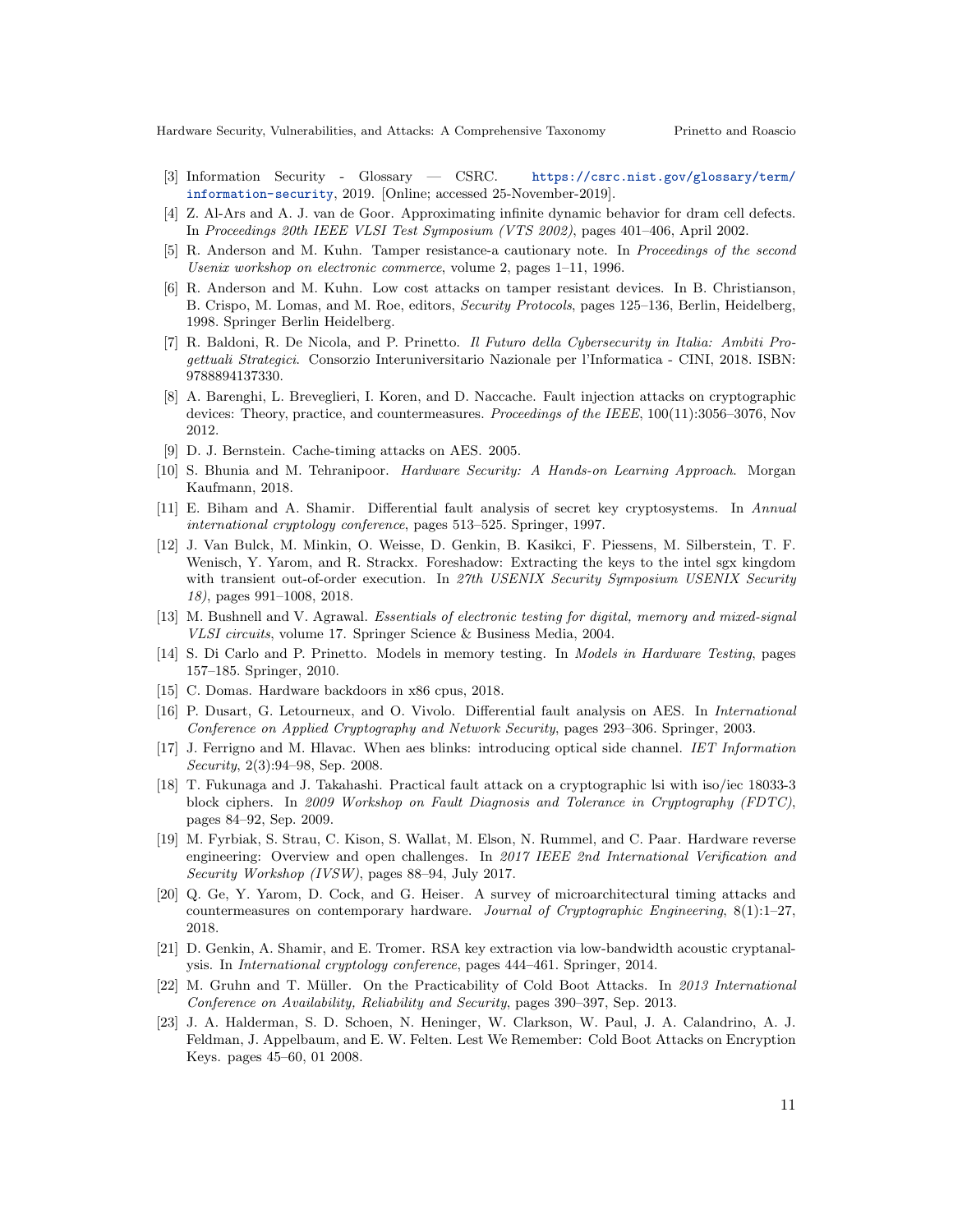- <span id="page-11-16"></span>[24] T. Halevi and N. Saxena. Keyboard acoustic side channel attacks: exploring realistic and securitysensitive scenarios. International Journal of Information Security, 14(5):443–456, 2015.
- <span id="page-11-8"></span>[25] S. Hamdioui, J. Danger, G. Di Natale, F. Smailbegovic, G. van Battum, and M. Tehranipoor. Hacking and protecting ic hardware. In 2014 Design, Automation Test in Europe Conference Exhibition (DATE), pages 1–7, March 2014.
- <span id="page-11-12"></span>[26] N .Hatami, R. Baranowski, P. Prinetto, and H. Wunderlich. Multilevel simulation of nonfunctional properties by piecewise evaluation. ACM Trans. Des. Autom. Electron. Syst., 19(4):37:1–37:21, August 2014.
- <span id="page-11-18"></span>[27] M. Hutter and J. Schmidt. The temperature side channel and heating fault attacks. In International Conference on Smart Card Research and Advanced Applications, pages 219–235. Springer, 2013.
- <span id="page-11-13"></span>[28] S. Islam, A. Moghimi, I. Bruhns, M. Krebbel, B. Gulmezoglu, T. Eisenbarth, and B. Sunar. Spoiler: Speculative load hazards boost rowhammer and cache attacks.  $arXiv$  preprint  $arXiv:1903.00446$ , 2019.
- <span id="page-11-15"></span>[29] P. Kaushik and R. Majumdar. Timing attack analysis on aes on modern processors. In 2017 6th International Conference on Reliability, Infocom Technologies and Optimization (Trends and Future Directions) (ICRITO), pages 462–465, Sep. 2017.
- <span id="page-11-11"></span>[30] Y. Kim, R. Daly, J. Kim, C. Fallin, J. H. Lee, D. Lee, C. Wilkerson, K. Lai, and O. Mutlu. Flipping bits in memory without accessing them: An experimental study of dram disturbance errors. In 2014 ACM/IEEE 41st International Symposium on Computer Architecture (ISCA), pages 361–372, June 2014.
- <span id="page-11-10"></span>[31] P. Kocher, J. Horn, A. Fogh, D. Genkin, D. Gruss, W. Haas, M. Hamburg, M. Lipp, S. Mangard, T. Prescher, M. Schwarz, and Y. Yarom. Spectre attacks: Exploiting speculative execution. In 40th IEEE Symposium on Security and Privacy (S&P'19), 2019.
- <span id="page-11-1"></span>[32] P. Kocher, J. Jaffe, and B. Jun. Differential power analysis. In Annual International Cryptology Conference, pages 388–397. Springer, 1999.
- <span id="page-11-0"></span>[33] P. C. Kocher. Timing attacks on implementations of Diffie-Hellman, RSA, DSS, and other systems. In Annual International Cryptology Conference, pages 104–113. Springer, 1996.
- <span id="page-11-5"></span>[34] F. Koushanfar. Hardware metering: A survey. In Introduction to Hardware Security and Trust, pages 103–122. Springer, 2012.
- <span id="page-11-4"></span>[35] F. Koushanfar and G. Qu. Hardware metering. In Proceedings of the 38th Design Automation Conference (IEEE Cat. No.01CH37232), pages 490–493, June 2001.
- <span id="page-11-14"></span>[36] Y. Li, M. Chen, and J. Wang. Introduction to side-channel attacks and fault attacks. In 2016 Asia-Pacific International Symposium on Electromagnetic Compatibility (APEMC), volume 01, pages 573–575, May 2016.
- <span id="page-11-9"></span>[37] M. Lipp, M. Schwarz, D. Gruss, T. Prescher, W. Haas, A. Fogh, J. Horn, S. Mangard, P. Kocher, D. Genkin, Y. Yarom, and M. Hamburg. Meltdown: Reading kernel memory from user space. In 27th USENIX Security Symposium (USENIX Security 18), 2018.
- <span id="page-11-17"></span>[38] J. Loughry and D. A. Umphress. Information leakage from optical emanations. ACM Transactions on Information and System Security (TISSEC), 5(3):262–289, 2002.
- <span id="page-11-3"></span>[39] S. Mangard, E. Oswald, and T. Popp. Power analysis attacks: Revealing the secrets of smart cards, volume 31. Springer Science & Business Media, 2008.
- <span id="page-11-6"></span>[40] R. Pappu, B. Recht, J. Taylor, and N. Gershenfeld. Physical one-way functions. Science, 297(5589):2026–2030, 2002.
- <span id="page-11-2"></span>[41] J. Quisquater and D. Samyde. Electromagnetic analysis (ema): Measures and counter-measures for smart cards. In International Conference on Research in Smart Cards, pages 200–210. Springer, 2001.
- <span id="page-11-7"></span>[42] S. Subhra R. Chakraborty and S. Bhunia. Hardware protection and authentication through netlist level obfuscation. In Proceedings of the 2008 IEEE/ACM International Conference on Computer-